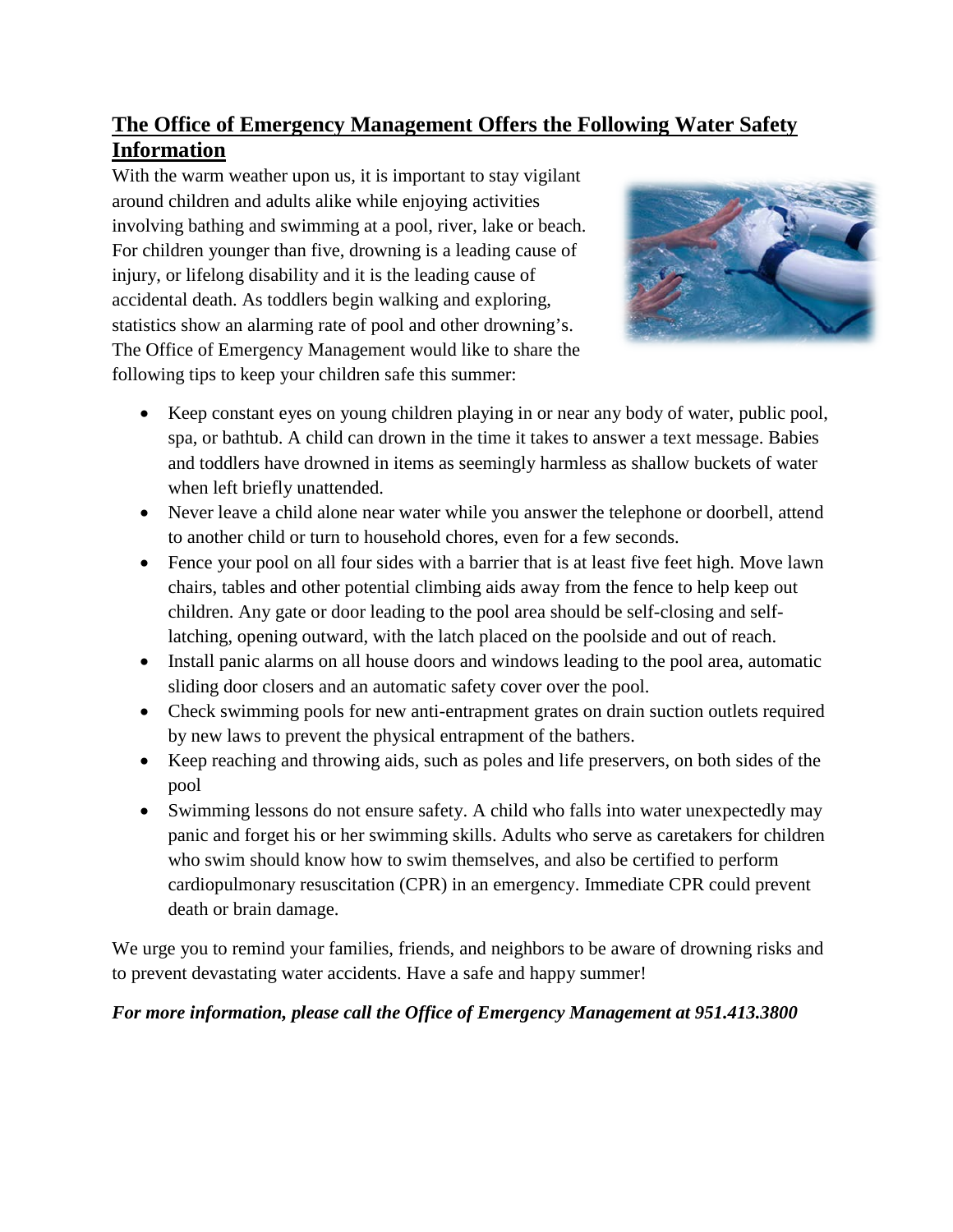## **The Moreno Valley Fire Department Offers the Following Snake Awareness and Safety Tips**



The days are long, temperatures are hot, and many different wild animals are out in search of food. One in particular, is the rattlesnake. Snakes are active animals that are commonly seen in urban areas. Now is the time to raise awareness levels and pay close attention when outdoors during this summer season.

## *What can I do to keep snakes away from my house?*

Keep grass and vegetation in your yard cut short. Trim shrubs and

bushes so you can see the ground under them. Remove piles of debris, including branches, leaves, boards and logs, as these provide hiding and nesting places for many kinds of snakes.

#### *What do I do if I see a snake?*

Walk! Do not run away from the snake. Take two steps backward and watch where the snake goes, then calmly turn around and leave the snake alone, then contact a professional to remove the snake. Do not kill the snake; take a picture, so that a professional can provide you with positive identification.

#### *What should I do if bitten by a snake?*

Call 911 and seek medical attention immediately. Remain calm, and remove yourself from the area immediately. If you know the snake is venomous, remove any constricting jewelry, watches, clothing, etc. Keep the injured limb still as you would a strain or break. Clean bite area thoroughly (however, do not suck the venom from bite) Do not apply ice; do not use a tourniquet, and never cut on the fang marks.

Spring and summer is the best time to be outdoors enjoying the season, which is also the best time to be aware of the possible presence of wildlife animals, especially snakes. There have been a recent number of positive snake sightings in Moreno Valley, so the more you know and are aware, the better prepared you will be to deal with an encounter.

# **The City of Moreno Valley Fire Department Offers Information about Fire Resistant Landscaping**

Each year, homes are destroyed by wildfires. If you live in or are planning to move to an area



where homes are intermixed with woodlands, your home may be in jeopardy, and your life and the lives of your family may be at risk. Fire prone landscaping around homes increases the possibility of fire damage, while also hindering the activities of firefighters. There are many landscaping techniques that create a semi-fireproof zone or defensible space around homes. A fire safe landscape isn't necessarily the same thing as a well-maintained yard. A fire safe

landscape uses fire resistant plants that are strategically planted to resist the spread of fire to your